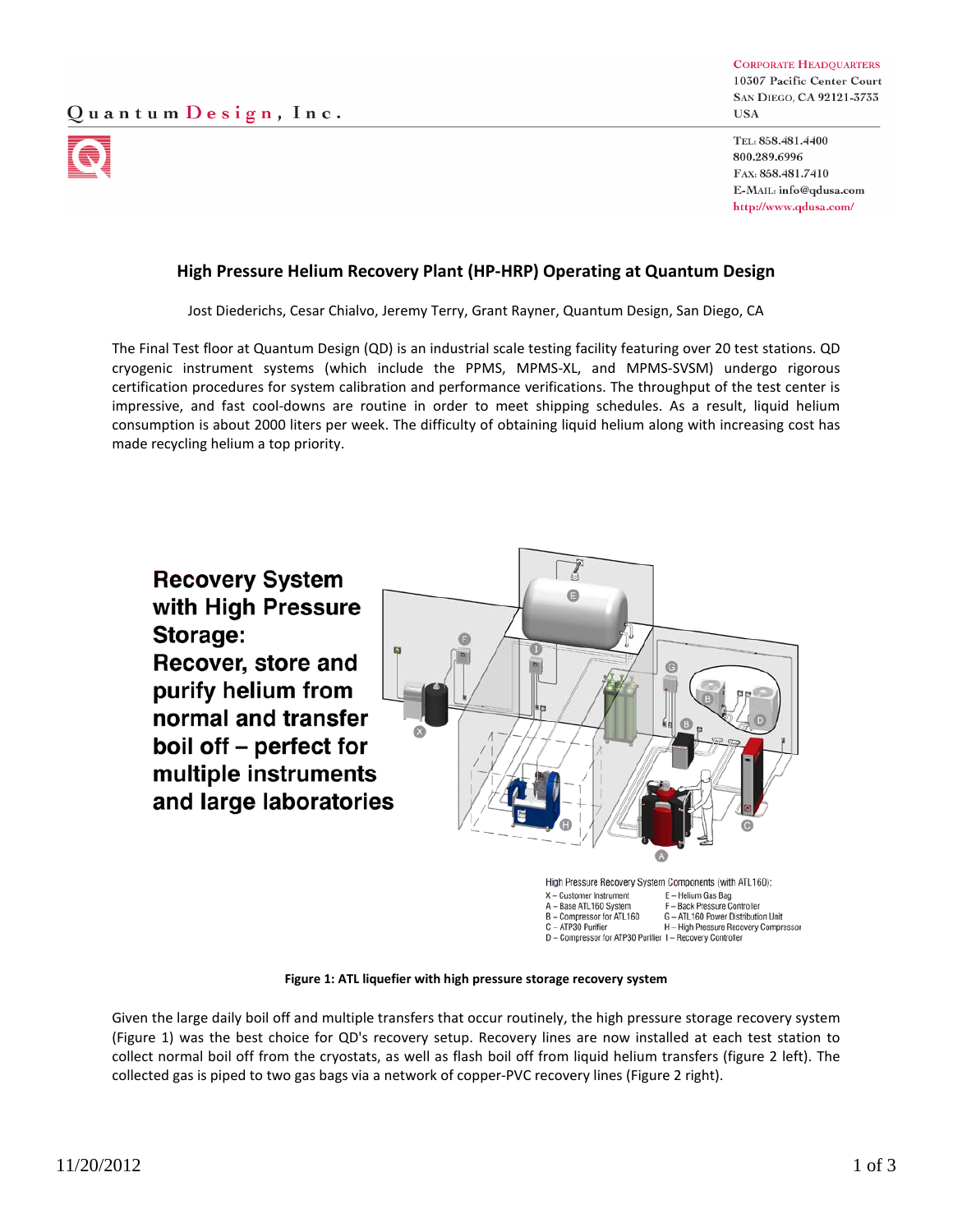

**Figure 2 (left) Recovery line at individual test station (right) Gas bags**

A fully automatic controller continuously monitors the pressure in the gas bags, and engages the HP compressor whenever the pressure in the gas bag exceeds a preset threshold. In this way, helium gas is emptied out of the gas bag and compressed into gas bottles for short term storage (Figure 3, left and right). The controller reports the status of bag pressure and HP compressor (Figure 4 left), and retains a log record for bag pressure and compressor duty cycles for a period of five years (figure 4 right). The current HP compressor is able to process a 5 liquid liter equivalent of gas per hour, but it will be soon expanded to a 20 L per hour capacity.





**Figure 3 (left) High pressure compressor (right) "Dirty" helium storage in cylinders**